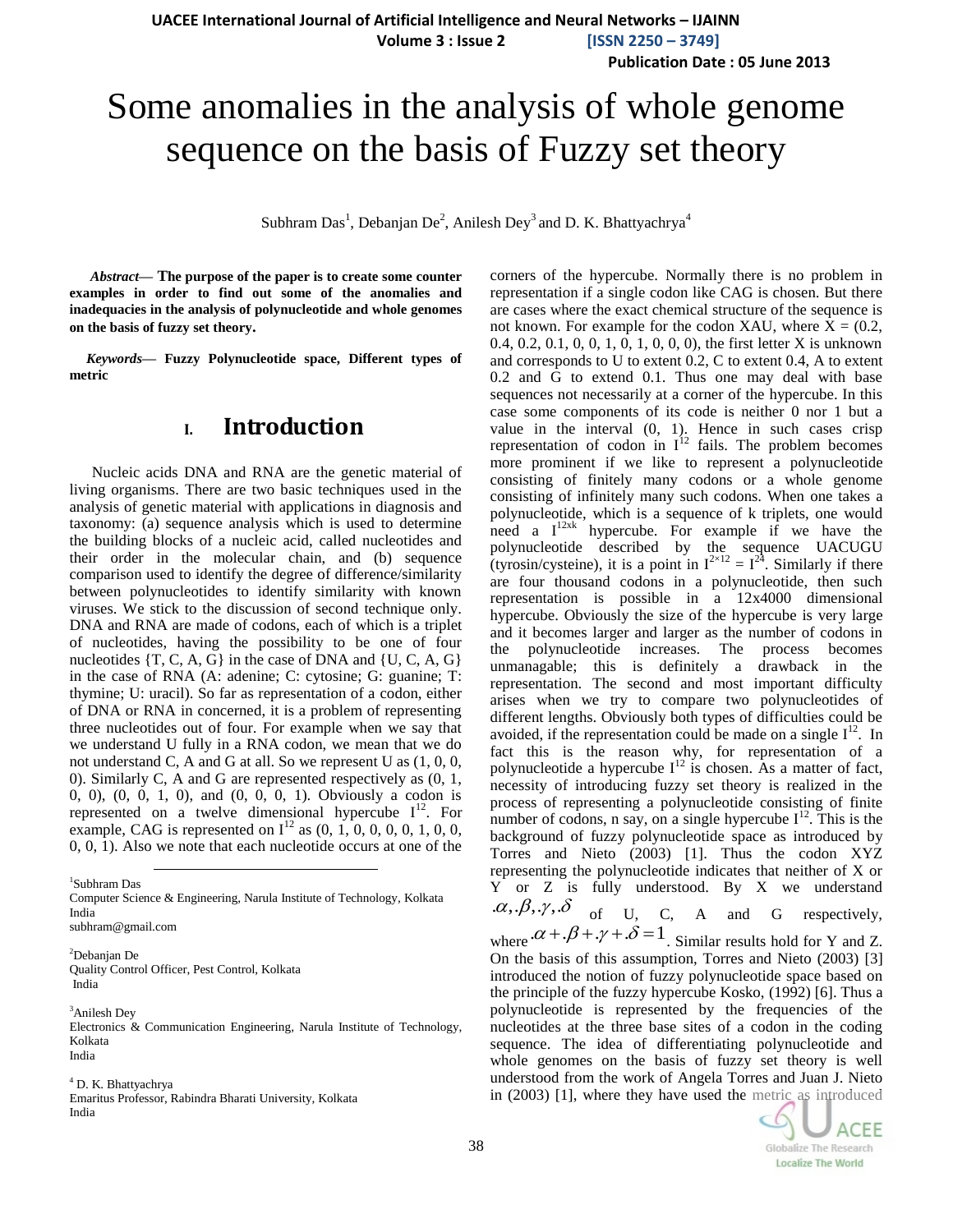in (2000) [5]. With the help of this metric they could differentiate polynucleotides and some whole genomes. Later on, in (2006) [2] the authors used different types of metric for comparison of polynucleotides and whole genomes. They could show that in all cases the metrics behaved similarly; this is quite expected as the metrics being defined on a finite dimensional space are all equivalent. In section II, we show some examples of whole genomes, where all the metrics do not behave similarly.

In fact this challenges the very formation of fuzzy polynucleotide space.

## **II. Some known results**

# *A. Different types of Metric used on polynucleotide spaces [2006] [2]*

$$
d(p,q) = \frac{\sum_{i=1}^{12} |p_i - q_i|}{\sum_{i=1}^{12} \max\{p_i, q_i\}} - (-1)
$$

$$
d_1(p,q) = \frac{d(p,q)}{1 + d(p,q)} - \dotsb \tag{2}
$$

$$
d_2(p,q) = \frac{\sqrt{\sum_{i=1}^{12} (p_i - q_i)^2}}{\sqrt{12}} - (3)
$$
  

$$
d_3(p,q) = \frac{d_2(p,q)}{\sqrt{12}} - (-4)
$$

$$
d_3(p,q) = \frac{a_2(p,q)}{1 + d_2(p,q)} - \dots (4)
$$

$$
d_{4}(p,q) = \frac{\sum_{i=1}^{12} |p_{i} - q_{i}|}{12} - \cdots - (5)
$$
  

$$
d_{5}(p,q) = \frac{\sum_{i=1}^{12} |p_{i} - q_{i}|}{1 + \sum_{i=1}^{12} |p_{i} - q_{i}|} - \cdots - (6)
$$

 $p = (p_1, p_2, p_3... p_{12}), q = (q_1, q_2, q_3... q_{12}) \in I^{12}$  are two different points.

# *B. Fuzzy representation of polynucleotide and the role of different types of metric*

Example: UACUGU tyrosine / cysteine

| No. of Nucleotides Total    |                             | Fraction of        |  |  |
|-----------------------------|-----------------------------|--------------------|--|--|
|                             |                             | <b>Nucleotides</b> |  |  |
| U C A G                     |                             | U CAG              |  |  |
| 1st base $2\ 0\ 0\ 0$       | $\mathcal{D}_{\mathcal{L}}$ | 1 0 0 0            |  |  |
| 2nd base $0 \t 0 \t 1 \t 1$ | $\mathcal{L}$               | $0 \t0 \t.5 \t.5$  |  |  |
| 3rd base $1 \t1 \t0 \t0$    | $\mathcal{L}$               | $.5.5 \pm 0.0$     |  |  |

Similarly fuzzy representation of S2 = CACUGU histidine/cysteine is (.5,.5,0,0,0,0,.5,.5,.5,.5,0,0) and fuzzy representation of S3 = CUCUGU leucine/cysteine is  $(.5, .5, 0, 0, .5, 0, 0, .5, .5, .5, 0, 0)$ 

#### *Remark 1*

The authors of [2006] [2] prove that all the metrics *d,*  $d_1$ ,  $d_2$ ,  $d_3$ ,  $d_4$ ,  $d_5$  behave identically and establish that X and Y are nearer than X and Z. This is also biologically justified as X and Y differ only in the first base, whereas X and Z differ in the first two bases.

## *C. Fuzzy representation of Complete Genomes and the role of different types of metric*

In [2006] [2] the authors have shown that the role of different metrics remains the same in cases of complete genomes also. They have considered fuzzy sets of frequencies of the genome of M. tuberculosis, the genome of E. coli. and the genome of A. Aeolicus. Using the various metrics they have computed the distances between M. tuberculosis and E. coli and also the distances between M. tuberculosis and E. coli with A. Aeolicus.

#### *Remark 2*

The results obtained indicate that the various metrics employed in this work present similar behavior to the results obtained using the metric used in Torres and Nieto (2003) [1] for these complete genomes also.

#### *D. Some counter examples*

In this article we prove that Remark 2 is not true in general. In fact we take some counter examples of whole genomes, and consider the same fuzzy representation and same metrics as in [2], in order to show that the metrics do not behave identically in all cases. It is also shown that some of the metrics become even meaningless for comparison.

a) The complete genome sequence of Corynebacterium diphtheriae NCTC 13129. It is available at http://www.ncbi.nlm.nih.gov. Its accession number is >gi|38231477|emb|BX248353.1|

The genome comprises of 2488679 base pairs.

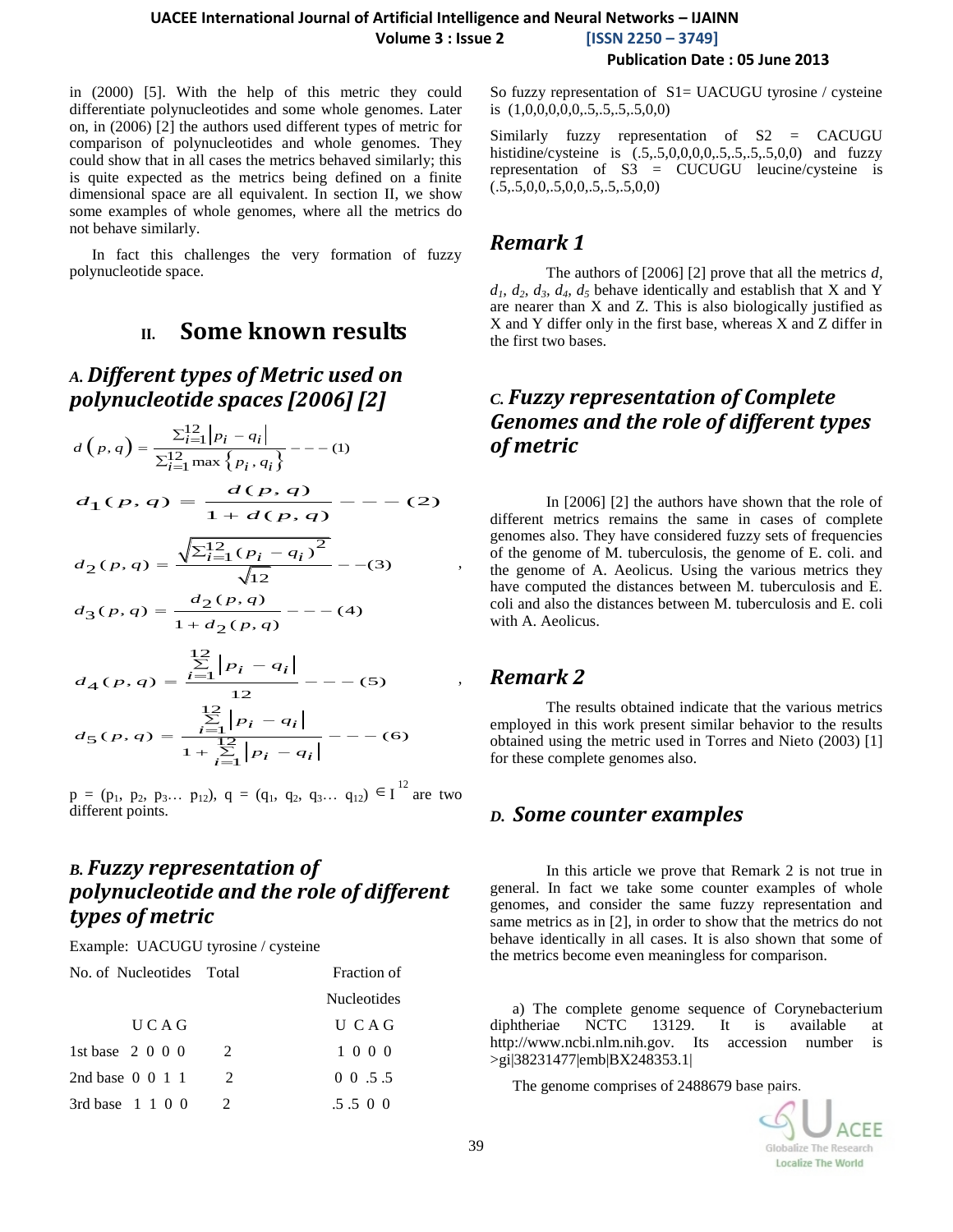b) The complete genome sequence of Haemophilus influenzae 86-028NP. It is available at http://www.ncbi.nlm.nih.gov. Its accession number is >gi|156617157|gb|CP000057.2|

The genome comprises of 1914526 base pairs.

c) The complete genome sequence of Halobacterium sp. NRC-1. It is available at

http://www.ncbi.nlm.nih.gov. Its accession number is >gi|12057215|gb|AE004437.1|

The genome comprises of 2014275 base pairs.

d) The complete genome sequence of Xylella fastidiosa 9a5c. It is available at

http://www.ncbi.nlm.nih.gov. Its accession number is>gi|12057211|gb|AE003849.1|

The genome comprises of 2679306 base pairs.

#### *E. Proposition*

For the Fuzzy polynucleotide of types (a), (b), (c), (d), the metrics d,  $d_2$ ,  $d_4$  are not at all feasible for comparison;  $d_1$  and  $d_5$  behave identically;  $d_3$  behaves just opposite to both  $d_1$  and  $d<sub>5</sub>$ .

#### *Proof:*

Fuzzy set of frequencies for genome (a) is

(0.233,0.267,0.233,0.267,0.233,0.265,0.233,0.269,0.232,0.270 ,0.232,0.266)

Fuzzy set of frequencies for genome (b) is

(0.311,0.189,0.310,0.190,0.310,0.191,0.308,0.191,0.307,0.192 ,0.309,0.192)

Fuzzy set of frequencies for genome (c) is

(0.164,0.338,0.162,0.336,0.159,0.341,0.161,0.339,0.158,0.341 ,0.158,0.343)

Fuzzy set of frequencies for genome (d) is

(0.248,0.248,0.228,0.276,0.249,0.248,0.225,0.278,0.246,0.253 ,0.224,0.277)

The detailed calculations of distances under different metrics are given as follows:

| Genome                                    | d     | $\mathbf{d}_1$ | $\mathbf{d}_2$ | $d_3$ | d,    | d,    |
|-------------------------------------------|-------|----------------|----------------|-------|-------|-------|
| C.diphther<br>iae,<br>H.influenz<br>ae    | 0.265 | 0.210          | 0.077          | 0.071 | 0.076 | 0.479 |
| Halobacte<br>rium.sp,<br>X.fastidio<br>sa | 0.265 | 0.209          | 0.077          | 0.072 | 0.076 | 0.478 |

Proposition follows from the following results on comparison

i) d (C.diphtheriae, H.influenzae)  $=$ 

d(Halobacterium.sp, X.fastidiosa)

ii)  $d_1$  (C.diphtheriae, H.influenzae) >

 $d_1$  (Halobacterium.sp, X.fastidiosa)

iii)  $d_2$  (C.diphtheriae, H.influenzae) =

 $d_2$  (Halobacterium.sp, X.fastidiosa)

iv)  $d_3$  (C.diphtheriae, H.influenzae) <

d<sup>3</sup> (Halobacterium.sp, X.fastidiosa)

v)  $d_4$  (C.diphtheriae, H.influenzae) =

d<sup>4</sup> (Halobacterium.sp, X.fastidiosa)

vi)  $d_5$  (C.diphtheriae, H.influenzae) >

 $d_5$  (Halobacterium.sp, X.fastidiosa).

### **III. Results and Discussion**

Fuzzy representation of whole genome on  $I<sup>12</sup>$  is definitely a useful tool for ultimate comparison of two genomes of any large size and also being of different lengths. The representation being on  $I^{12}$  may be convenient for further analysis with the help of Euclidian metrics on  $I^{12}$ .  $I^{12}$  being a finite dimensional space, it is expected that all the metrics should behave similarly, as the metrics are all equivalent. This was justified in the previous papers for polynucleotides and whole genomes. But the results were verified only for some particular cases. The natural question therefore remains to see whether such results are true in general. The present paper establishes through some counter examples that the results are not true for all genomes. It may be remarked that the present discussion indirectly opens the questions of modification of the idea of fuzzy representation of whole genomes in order to see that in those represented spaces the metrics behave similarly.

#### *Acknowledgment*

I do here by acknowledge Dr. Sanjay Kumar Palit for his suggestion for improvement of the paper.